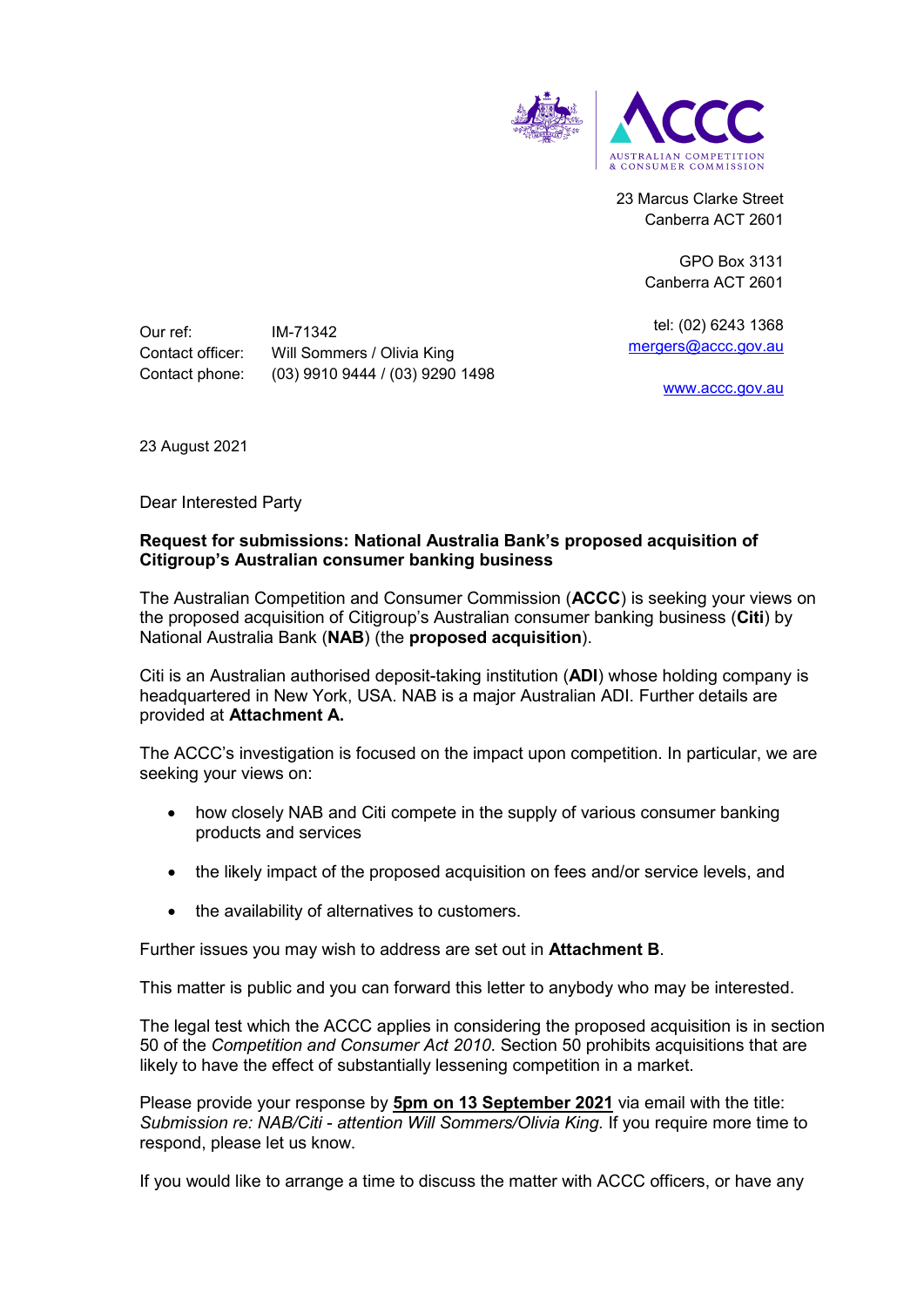questions about this letter, please contact Will Sommers on (03) 9910 9444 or Olivia King on (03) 9290 1498.

Updates regarding the ACCC's investigation will be available on the ACCC's Public Mergers Register at [\(ACCC mergers register\)](http://www.accc.gov.au/mergersregister).

#### *Confidentiality of submissions*

The ACCC treats sensitive information it receives during a merger review as confidential, and will not publish your submission. We will not disclose submissions to third parties (except our advisors/consultants) unless compelled by law (for example, under freedom of information legislation or during court proceedings) or in accordance with s155AAA of the Competition and Consumer Act 2010. Where the ACCC is required to disclose confidential information, we will notify you in advance where possible so that you have an opportunity to be heard. Therefore please clearly indicate if any information you provide is confidential. Our [Informal Merger Review Process Guidelines](https://www.accc.gov.au/publications/informal-merger-review-process-guidelines-2013) contain more information on confidentiality.

Yours sincerely

DM Unkoff

Daniel McCracken-Hewson General Manager Merger Investigations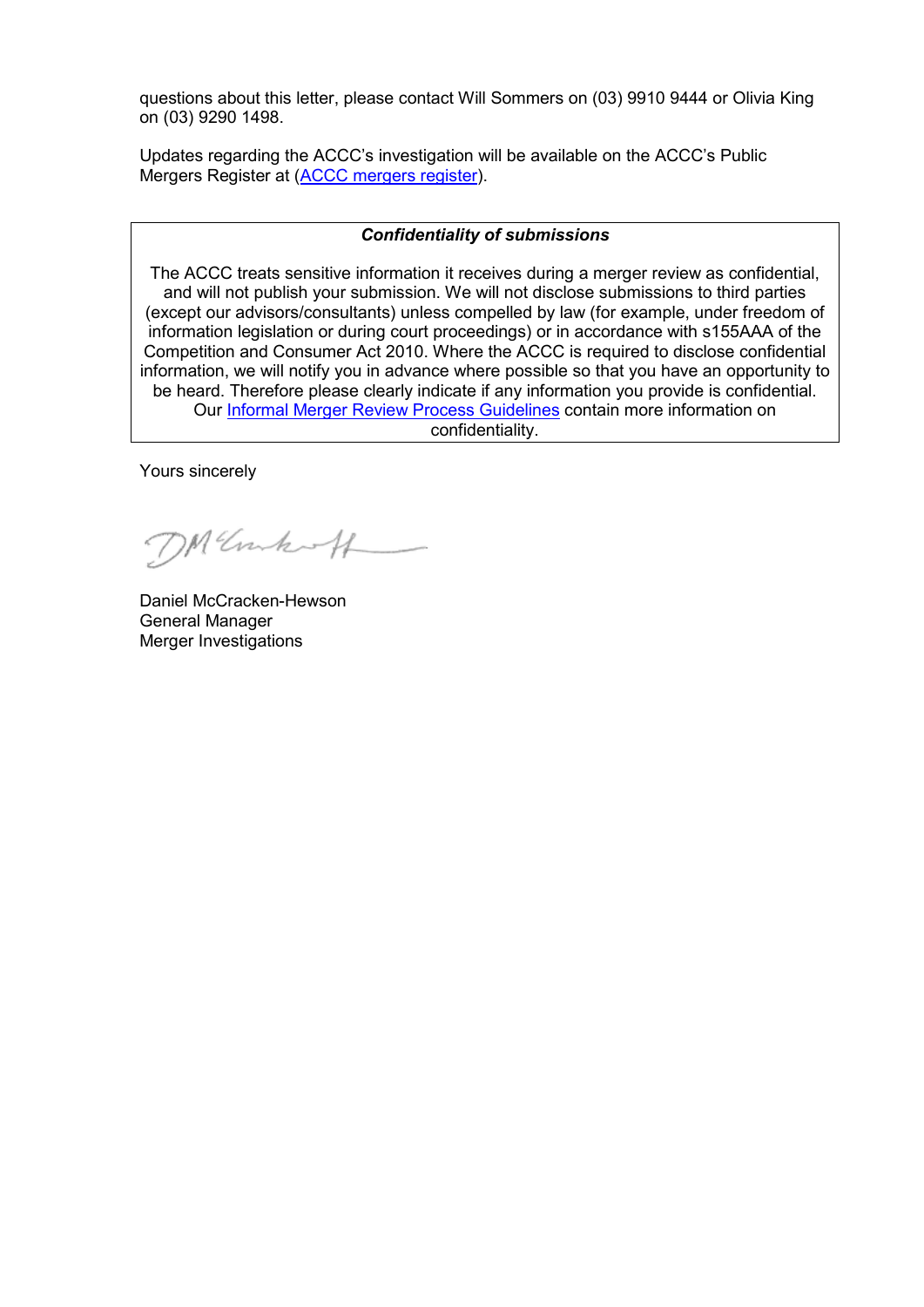# **Attachment A**

# **NAB**

NAB is an ASX listed diversified financial services organisation and is an ADI (ASX: NAB). NAB's core retail banking business operates under the NAB brand and includes hundreds of physical branches across Australia, as well as online browser-based banking facilities and smartphone applications.

## **Citigroup**

Citi is an Australian ADI whose holding company is headquartered in New York, USA. Citi operates predominantly through an online model in Australia (including a phone based sales and service team). Citi offers consumer banking services to consumers and apart from products bearing its own brand, also creates and supplies 'white label' unsecured consumer credit products that are branded and retailed to consumers by other businesses (e.g. supermarkets, retailers or other financial institutions).

### **The proposed acquisition**

The proposed acquisition was announced on 9 August 2021, and involves NAB purchasing Citi's home lending portfolio, unsecured lending business (operating under the Citigroup brand and white label partner brands), retail deposits business and wealth management business. Completion is expected by March 2022.

### **Areas of overlap**

Broadly, NAB and Citi overlap in the supply of Australian consumer banking products and services, including:

- credit cards
- low interest credit cards
- personal loans
- wealth management and investment products
- transaction and savings accounts
- home loans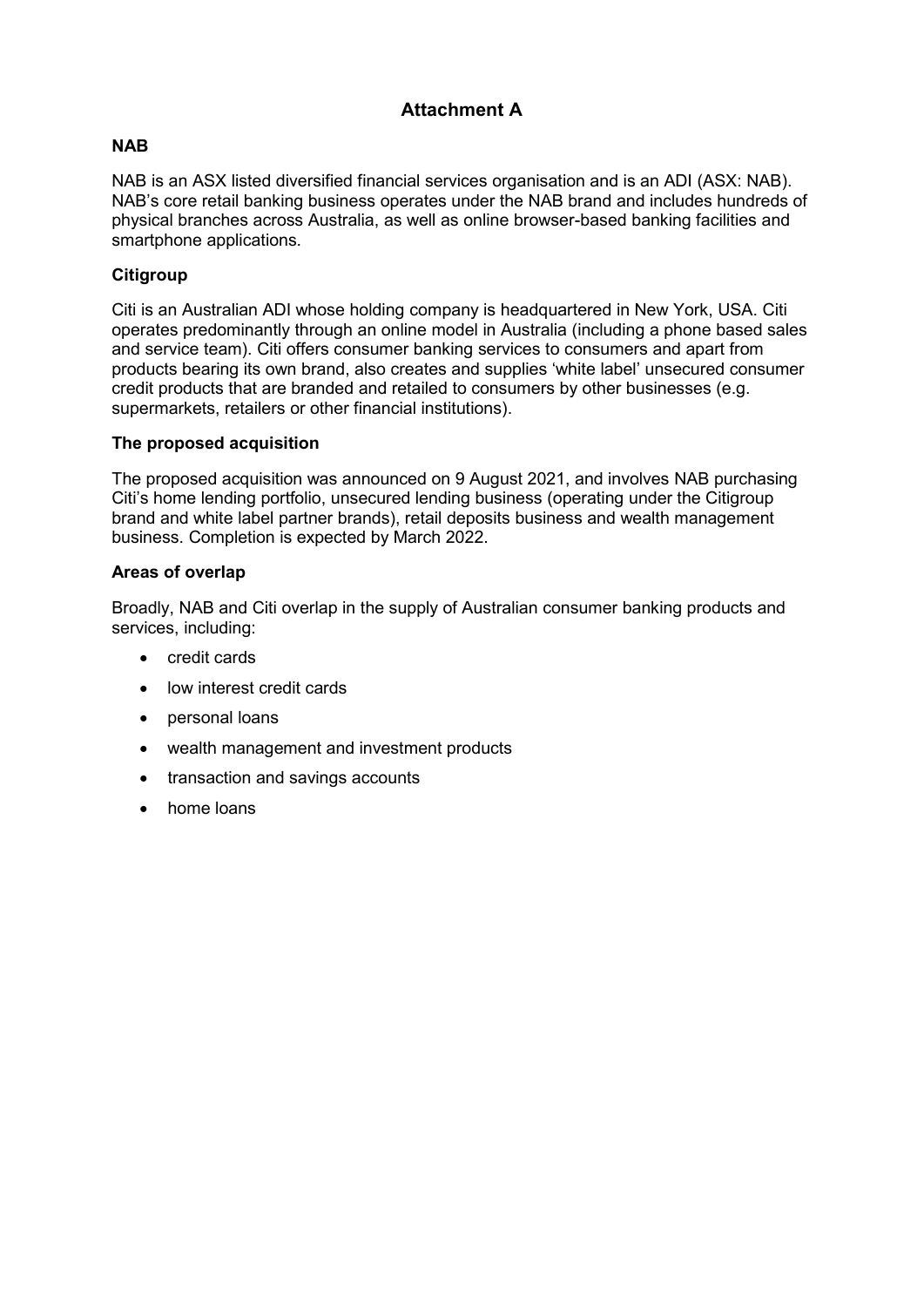# **Attachment B**

1. Please provide a brief description of your organisation, and the reasons for your interest in the proposed acquisition, including any commercial relationship/s with either of NAB or Citi.

## **Competition**

- 2. Please describe how and the extent to which NAB and Citi compete with each other in the supply of:
	- a. credit cards
	- b. low interest credit cards
	- c. personal loans
	- d. wealth management and investment products
	- e. transaction and savings accounts
	- f. home loans,

(each an **area of overlap**).

Relevant factors may include price, product ranges, service offering (including branch networks and technological platforms) and ancillary benefits (including rewards programs). Please provide specific examples where possible.

- 3. Please identify alternative suppliers for each area of overlap. Please explain how and the extent to which these suppliers compete with NAB and/or Citi in respect of each area of overlap, taking into account factors such as price, product range, quality, service levels and ancillary benefits. Please comment on any suppliers you consider particularly vigorous or effective competitors to NAB and/or Citi in each product area.
- 4. For customers of NAB or Citi, please describe how you would respond if, postacquisition, NAB increased prices or decreased its service offering in each area of overlap. What competition is NAB, post-acquisition, likely to face in each area of overlap?
- 5. Please comment on how you expect any industry developments in the next 3 to 5 years to impact competition in the supply of each area of overlap. Consider factors such as the role of digital disruption, the presence and/or growth of buy now pay later services and changes to regulation.
- 6. For retail suppliers of credit card services:
	- a. If you acquire white label credit card services funded by a financial institution, provide details of your arrangements, such as who you acquire these services from, and explain your reasons for using these services, rather than self-funding or self-supplying credit card services.
	- b. If you self-fund or self-supply credit card services (that is, you do not acquire white label credit card services), provide details of your arrangements, and explain your reasons for self-funding or self-supplying rather than using white label card services.